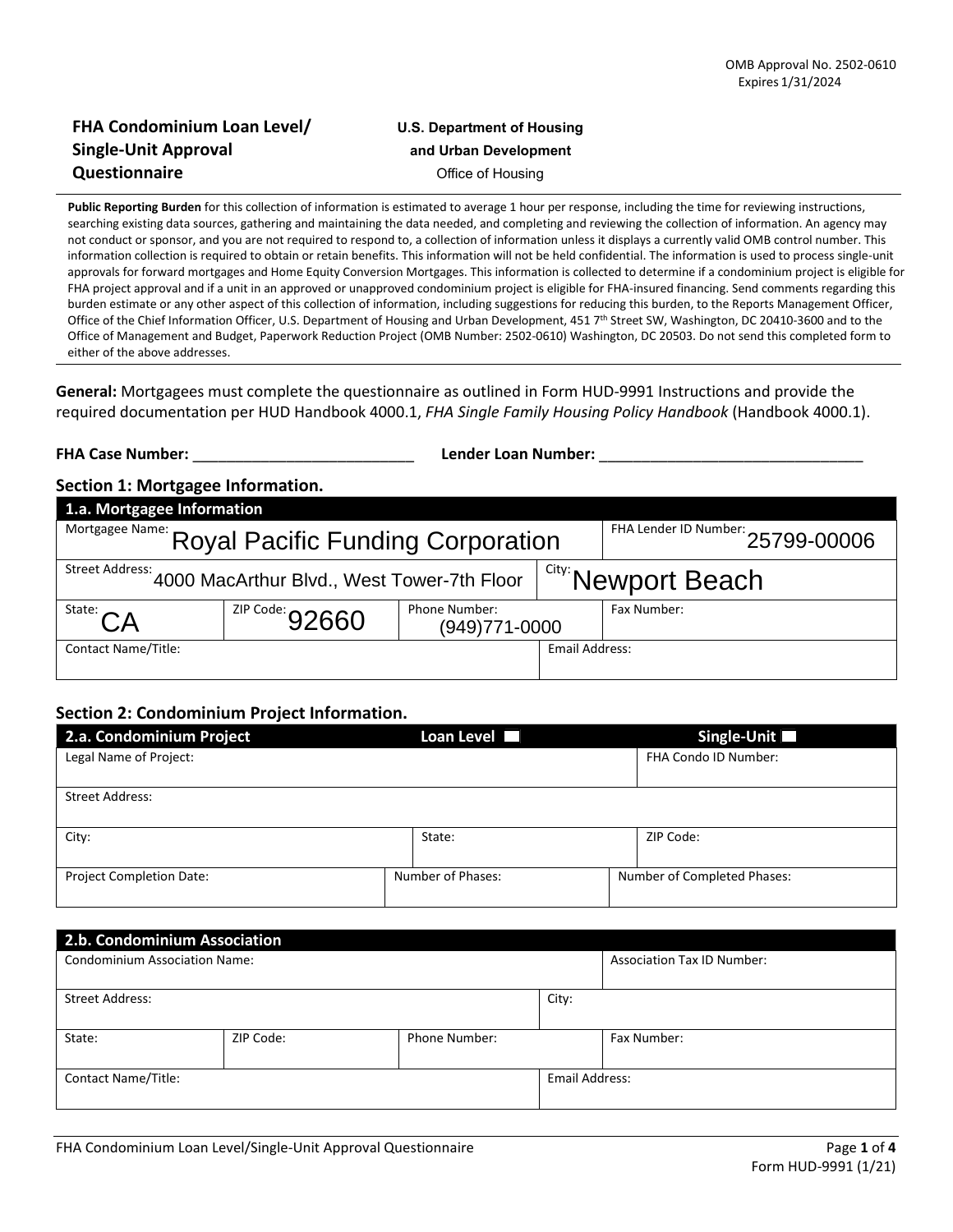**Section 3: Condominium Project Eligibility.** Must be completed to verify both loan level and Single-Unit Approval requirements.

| <b>Occupancy Requirements by Construction Type</b><br>3.a.                                                                                                                                                                                                                                                                                                                                                                                                                                                                                                                                                                                                                                                            |            |  |  |
|-----------------------------------------------------------------------------------------------------------------------------------------------------------------------------------------------------------------------------------------------------------------------------------------------------------------------------------------------------------------------------------------------------------------------------------------------------------------------------------------------------------------------------------------------------------------------------------------------------------------------------------------------------------------------------------------------------------------------|------------|--|--|
| 1. Owner Occupancy                                                                                                                                                                                                                                                                                                                                                                                                                                                                                                                                                                                                                                                                                                    |            |  |  |
| Owner-occupied Units include any Unit:<br>$\bullet$<br>occupied by the owner for any portion of the calendar year and that is not rented for a majority of the<br>year;<br>listed for sale, and not listed for rent, that was previously occupied by the owner, as described above; or<br>sold to an owner who intends to occupy the Unit as described in the first bullet of this section.<br>A Unit owned by the builder/developer is not an owner-occupied Unit.<br>$\bullet$<br>A non-owner-occupied Unit refers to a Unit that does not meet the requirements above.<br>2. Check Appropriate Construction Type for Condominium Project.<br>$\Box$ Existing Construction (>12 months old)<br>Complete Legal Phase |            |  |  |
| $\Box$ New Construction Complete Project (<12 months old)                                                                                                                                                                                                                                                                                                                                                                                                                                                                                                                                                                                                                                                             |            |  |  |
|                                                                                                                                                                                                                                                                                                                                                                                                                                                                                                                                                                                                                                                                                                                       | # of Units |  |  |
| 3. Provide the total number of Units in the Condominium Project.                                                                                                                                                                                                                                                                                                                                                                                                                                                                                                                                                                                                                                                      |            |  |  |
| Provide the number of owner-occupied Units (as described in 3.a.1.).<br>Τ.                                                                                                                                                                                                                                                                                                                                                                                                                                                                                                                                                                                                                                            |            |  |  |
| Provide the number of non-owner-occupied Units.<br>ii.                                                                                                                                                                                                                                                                                                                                                                                                                                                                                                                                                                                                                                                                |            |  |  |
|                                                                                                                                                                                                                                                                                                                                                                                                                                                                                                                                                                                                                                                                                                                       |            |  |  |

| 3.b.<br><b>Individual Owner Concentration</b>                                                 | <b>Yes</b>                   | <b>No</b>           |
|-----------------------------------------------------------------------------------------------|------------------------------|---------------------|
| 1. Does any single owner own more than one Unit? If "Yes," please complete the information in |                              |                     |
| the table.                                                                                    |                              |                     |
| 2. Does the Individual Owner Concentration comply with the FHA requirement?                   |                              |                     |
| 3. Individual/Entity Name (Attach list for additional individual owners as necessary)         | Developer/<br><b>Builder</b> | # of Units<br>Owned |
|                                                                                               |                              |                     |
|                                                                                               |                              |                     |

| 3.c. | <b>Property Information</b>                                         |     |    |
|------|---------------------------------------------------------------------|-----|----|
|      | Please answer the following questions. Is the Condominium Project:  | Yes | No |
|      | A Condominium Project under a Leasehold Interest?                   |     |    |
|      | A Gut Rehabilitation (Gut Rehab) conversion project?                |     |    |
| -3.  | A New Construction project? (Including Proposed Construction, Under |     |    |
|      | Construction, or Existing Construction Less than One Year)          |     |    |
|      | A Manufactured Home Condominium Project?                            |     |    |

| 3.d.     | <b>Units in Arrears</b>                                                                 | # of Units |
|----------|-----------------------------------------------------------------------------------------|------------|
| <b>.</b> | How many Units are more than 60 Days past due on their Condominium Association dues     |            |
|          | and special assessment payments? (Excluding late fees or other administrative expenses) |            |

| 3.e.     | <b>Insurance Requirements</b>                                                 | Yes | N <sub>o</sub> |
|----------|-------------------------------------------------------------------------------|-----|----------------|
| Walls-In | Does the Condominium Association have a master or blanket insurance           |     |                |
|          | policy that includes interior Unit coverage and will cover the replacement of |     |                |
|          | interior improvements the Borrower may have made to the Unit? If "No," a      |     |                |
|          | Borrower-obtained Walls-In policy (HO-6) covering the same is required.       |     |                |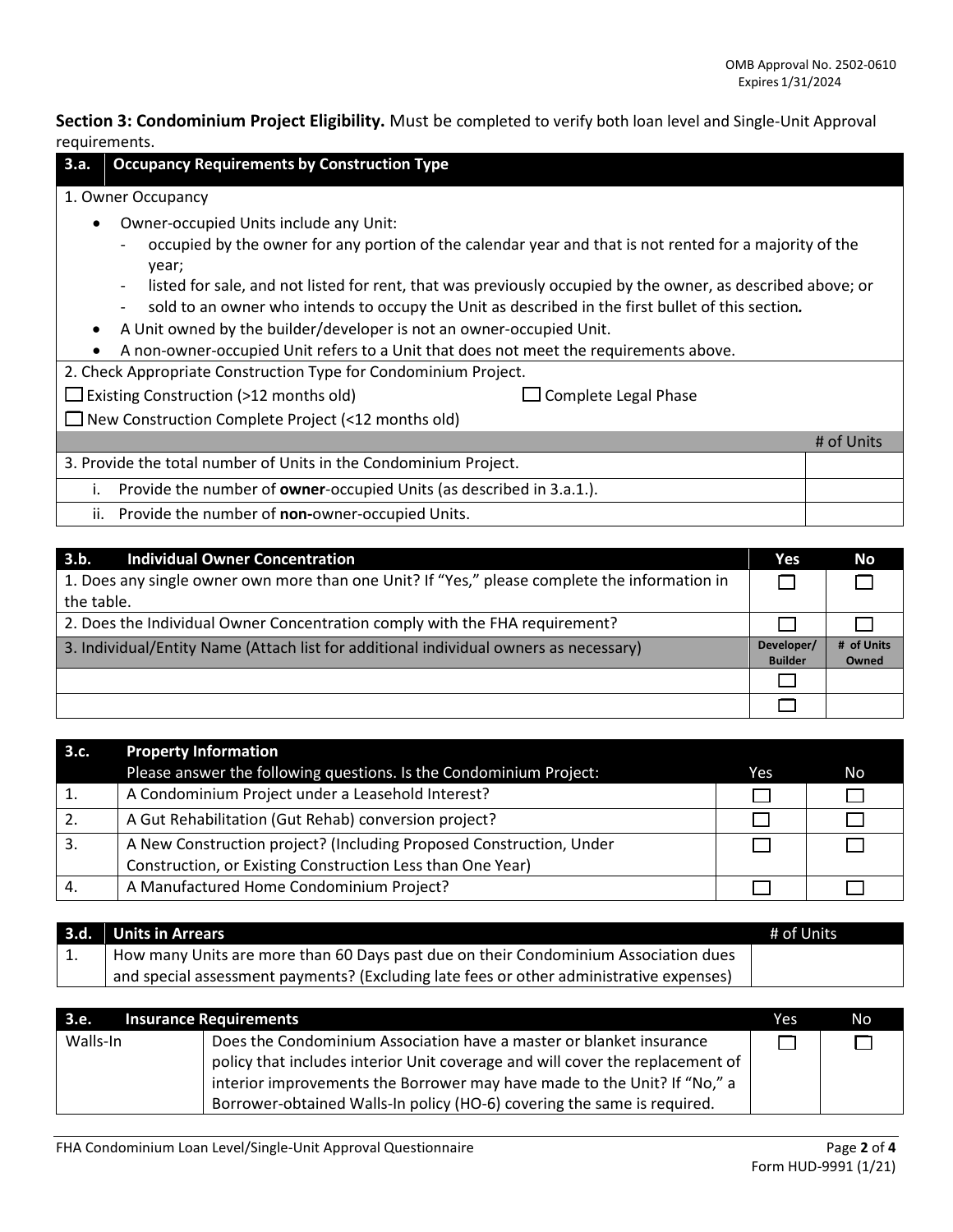**Section 4: Single-Unit Approval.** Mortgagees must complete this section for approval of a Unit located in a Condominium Project that is **not** FHA-approved.

| -4.a. | <b>Recorded Documents and Transfer of Control</b>                                                             | Yes | No |
|-------|---------------------------------------------------------------------------------------------------------------|-----|----|
|       | Have governing documents been recorded as required by applicable law?                                         |     |    |
|       | Do the governing documents allow for Live/Work arrangements that comply with FHA<br>requirements?             |     |    |
| 3.    | Has Control of the Condominium Association been transferred from the developer/builder to the<br>Unit owners? |     |    |

| 4.b. | <b>Financial Condition</b>                                                                                                                                                                          | Yes | <b>No</b> |
|------|-----------------------------------------------------------------------------------------------------------------------------------------------------------------------------------------------------|-----|-----------|
| 1.   | Does the Condominium Association have a reserve account for capital expenditures and deferred<br>maintenance?                                                                                       |     |           |
| 2.   | Does the Condominium Association maintain separate accounts for operating and reserve funds?                                                                                                        |     |           |
| 3.   | For projects with Commercial/Non-Residential Space, are the residential and commercial portions<br>of the Condominium Project independently sustainable?<br>Check here if not applicable: $\square$ |     |           |
| 4.   | Has the project experienced a Financial Distress Event within the last 36 months?                                                                                                                   |     |           |
| 5.   | Provide the following information:                                                                                                                                                                  |     | Amount    |
| a.   | <b>Annual Condominium Association Dues</b>                                                                                                                                                          | \$  |           |
| b.   | <b>Special Assessments</b>                                                                                                                                                                          | \$  |           |
| c.   | Reserve Account Balance                                                                                                                                                                             | \$  |           |

| 4.c. | <b>Commercial/Non-Residential Space</b>                      | $\Box$ N/A | Sq. Footage |
|------|--------------------------------------------------------------|------------|-------------|
| ٠.   | Total square footage of the Condominium Project              |            |             |
| ٠.   | Total square footage of the Commercial/Non-Residential Space |            |             |
|      | Total square footage of the Residential Space                |            |             |

| 4.d. |                        | <b>Additional Insurance Requirements for Single-Unit Approval</b>                                                                                                                                                                                                                                        |     |    |
|------|------------------------|----------------------------------------------------------------------------------------------------------------------------------------------------------------------------------------------------------------------------------------------------------------------------------------------------------|-----|----|
|      | Insurance Type         |                                                                                                                                                                                                                                                                                                          | Yes | No |
| 1.   | Liability<br>Insurance | Does the Condominium Association maintain comprehensive Liability<br>Insurance policy for the entire Condominium Project, including all common<br>areas, Common Elements, public ways, and all other areas that are under its<br>supervision, in the amount of at least \$1 million for each occurrence? |     |    |
| 2.   | Fidelity<br>Insurance  | Does the Condominium Association maintain Fidelity Insurance for all officers,<br>directors, and employees of the Condominium Association and all other<br>persons handling or responsible for funds administered by the Condominium<br>Association (including management company)?                      |     |    |
| 3.   | Hazard<br>Insurance    | Does the Condominium Association have a master or blanket Hazard Insurance<br>policy in an amount equal to at least 100% of the insurable replacement cost of<br>the Condominium Project, including the individual Units in the Condominium<br>Project?                                                  |     |    |